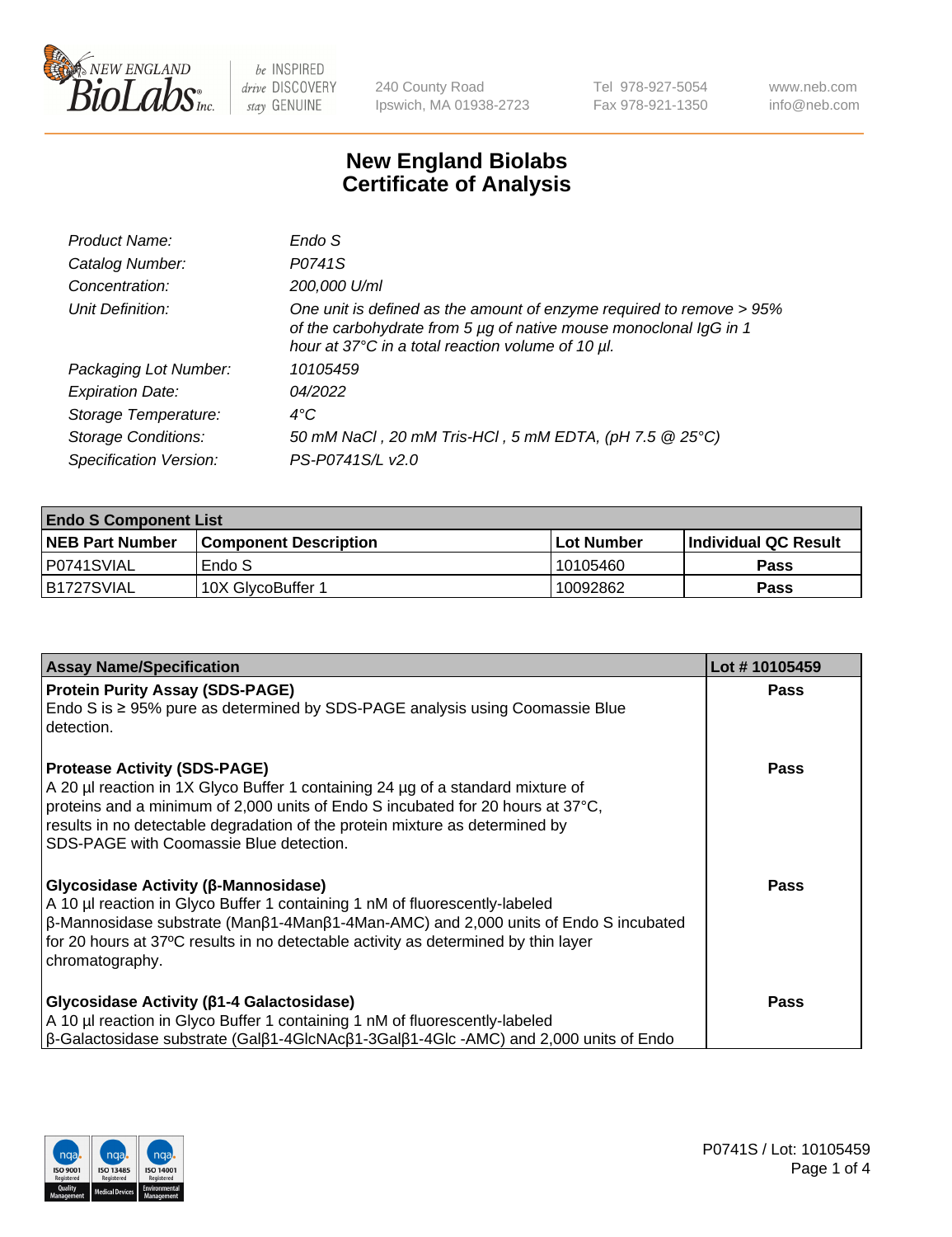

240 County Road Ipswich, MA 01938-2723 Tel 978-927-5054 Fax 978-921-1350

www.neb.com info@neb.com

| <b>Assay Name/Specification</b>                                                                                                                                                                                                                                                                                                                                     | Lot #10105459 |
|---------------------------------------------------------------------------------------------------------------------------------------------------------------------------------------------------------------------------------------------------------------------------------------------------------------------------------------------------------------------|---------------|
| S incubated for 20 hours at 37°C results in no detectable activity as determined by<br>thin layer chromatography.                                                                                                                                                                                                                                                   |               |
| Glycosidase Activity (β-N-Acetylgalactosaminidase)<br>A 10 µl reaction in Glyco Buffer 1 containing 1 nM of fluorescently-labeled<br>β-N-Acetylgalactosaminidase substrate (GalNAcβ1-4Galβ1-4Glc-AMC) and 2,000 units of<br>Endo S incubated for 20 hours at 37°C results in no detectable activity as<br>determined by thin layer chromatography.                  | <b>Pass</b>   |
| Glycosidase Activity (α-Glucosidase)<br>A 10 µl reaction in Glyco Buffer 1 containing 1 nM of fluorescently-labeled<br>α-Glucosidase substrate (Glcα1-6Glcα1-4Glc-AMC) and 2,000 units of Endo S incubated<br>for 20 hours at 37°C results in no detectable activity as determined by thin layer<br>chromatography.                                                 | <b>Pass</b>   |
| Glycosidase Activity (α-N-Acetylgalactosaminidase)<br>A 10 µl reaction in Glyco Buffer 1 containing 1 nM of fluorescently-labeled<br>α-N-Acetylgalactosaminidase substrate (GalNAcα1-3(Fucα1-2)Galβ1-4Glc-AMC) and 2,000<br>units of Endo S incubated for 20 hours at 37°C results in no detectable activity as<br>determined by thin layer chromatography.         | Pass          |
| Glycosidase Activity (a1-6 Mannosidase)<br>A 10 µl reaction in Glyco Buffer 1 containing 1 nM of fluorescently-labeled<br>α-Mannosidase substrate (Μanα1-6Μanα1-6(Μanα1-3)Man-AMC) and 2,000 units of Endo S<br>incubated for 20 hours at 37°C results in no detectable activity as determined by<br>thin layer chromatography.                                     | Pass          |
| Glycosidase Activity (β1-3 Galactosidase)<br>A 10 µl reaction in Glyco Buffer 1 containing 1 nM of fluorescently-labeled<br>$\beta$ -Galactosidase substrate (Gal $\beta$ 1-3GlcNAc $\beta$ 1-4Gal $\beta$ 1-4Glc-AMC) and 2,000 units of Endo<br>S incubated for 20 hours at 37°C results in no detectable activity as determined by<br>thin layer chromatography. | <b>Pass</b>   |
| Glycosidase Activity (α-Neuraminidase)<br>A 10 µl reaction in Glyco Buffer 1 containing 1 nM of fluorescently-labeled<br>α-Neuraminidase substrate (Neu5Acα2-3Galβ1-3GlcNAcβ1-3Galβ1-4Glc-AMC) and 2,000<br>units of Endo S incubated for 20 hours at 37°C results in no detectable activity as<br>determined by thin layer chromatography.                         | Pass          |
| Glycosidase Activity (β-Xylosidase)<br>A 10 µl reaction in Glyco Buffer 1 containing 1 nM of fluorescently-labeled<br>$\beta$ -Xylosidase substrate (Xyl $\beta$ 1-4Xyl $\beta$ 1-4Xyl $\beta$ 1-4Xyl-AMC) and 2,000 units of Endo S<br>incubated for 20 hours at 37°C results in no detectable activity as determined by                                           | Pass          |

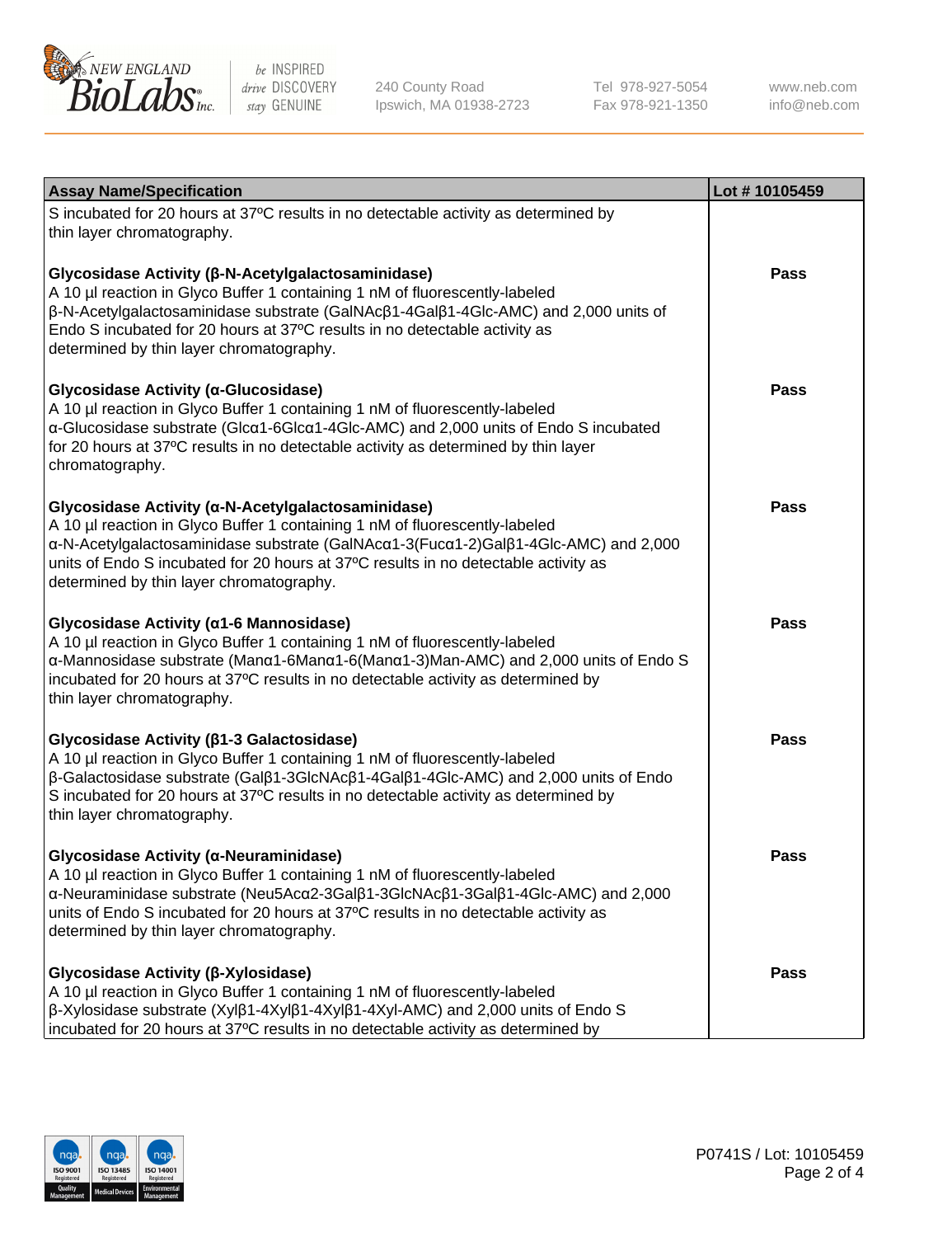

240 County Road Ipswich, MA 01938-2723 Tel 978-927-5054 Fax 978-921-1350

www.neb.com info@neb.com

| <b>Assay Name/Specification</b>                                                                                                                                                                                                                                                                                                                                              | Lot #10105459 |
|------------------------------------------------------------------------------------------------------------------------------------------------------------------------------------------------------------------------------------------------------------------------------------------------------------------------------------------------------------------------------|---------------|
| thin layer chromatography.                                                                                                                                                                                                                                                                                                                                                   |               |
| Glycosidase Activity (a1-3 Galactosidase)<br>A 10 µl reaction in Glyco Buffer 1 containing 1 nM of fluorescently-labeled<br>a-Galactosidase substrate (Gala1-3Galß1-4GlcNAc-AMC) and 2,000 units of Endo S<br>incubated for 20 hours at 37°C results in no detectable activity as determined by<br>thin layer chromatography.                                                | <b>Pass</b>   |
| Glycosidase Activity (α1-3 Fucosidase)<br>A 10 µl reaction in Glyco Buffer 1 containing 1 nM of fluorescently-labeled<br>α-Fucosidase substrate (Fucα1-3Galβ1-4GlcNAcβ1-3Galβ1-4Glc-AMC) and 2,000 units of<br>Endo S incubated for 20 hours at 37°C results in no detectable activity as<br>determined by thin layer chromatography.                                        | <b>Pass</b>   |
| Glycosidase Activity (a1-6 Galactosidase)<br>A 10 µl reaction in Glyco Buffer 1 containing 1 nM of fluorescently-labeled<br>α-Galactosidase substrate (Galα1-6Galα1-6Glcα1-2Fru-AMC) and 2,000 units of Endo S<br>incubated for 20 hours at 37°C results in no detectable activity as determined by<br>thin layer chromatography.                                            | Pass          |
| Glycosidase Activity (a1-3 Mannosidase)<br>A 10 µl reaction in Glyco Buffer 1 containing 1 nM of fluorescently-labeled<br>α-Mannosidase substrate (Manα1-3Manβ1-4GlcNAc-AMC) and 2,000 units of Endo S<br>incubated for 20 hours at 37°C results in no detectable activity as determined by<br>thin layer chromatography.                                                    | <b>Pass</b>   |
| Glycosidase Activity (a1-2 Fucosidase)<br>A 10 µl reaction in Glyco Buffer 1 containing 1 nM of fluorescently-labeled<br>α-Fucosidase substrate (Fucα1-2Galβ1-4Glc-AMC) and 2,000 units of Endo S incubated<br>for 20 hours at 37°C results in no detectable activity as determined by thin layer<br>chromatography.                                                         | <b>Pass</b>   |
| Glycosidase Activity (Endo F1, F2, H)<br>A 10 µl reaction in Glyco Buffer 1 containing 1 nM of fluorescently-labeled Endo F1,<br>F2, H substrate (Dansylated invertase high mannose) and 2,000 units of Endo S<br>incubated for 20 hours at 37°C results in no detectable activity as determined by<br>thin layer chromatography.                                            | Pass          |
| <b>Functional Test (Magnetic Beads, Enzyme Removal)</b><br>Magnetic chitin beads (50 µl) were equilibrated and incubated with 2,000 units of<br>Endo S in 300 µl of 50mM ammonium formate, pH 4.4. The beads were pelleted using a<br>magnetic separation rack. No Endo S was detected in the supernatant as determined by<br>activity assay and mass spectrometry analysis. | <b>Pass</b>   |